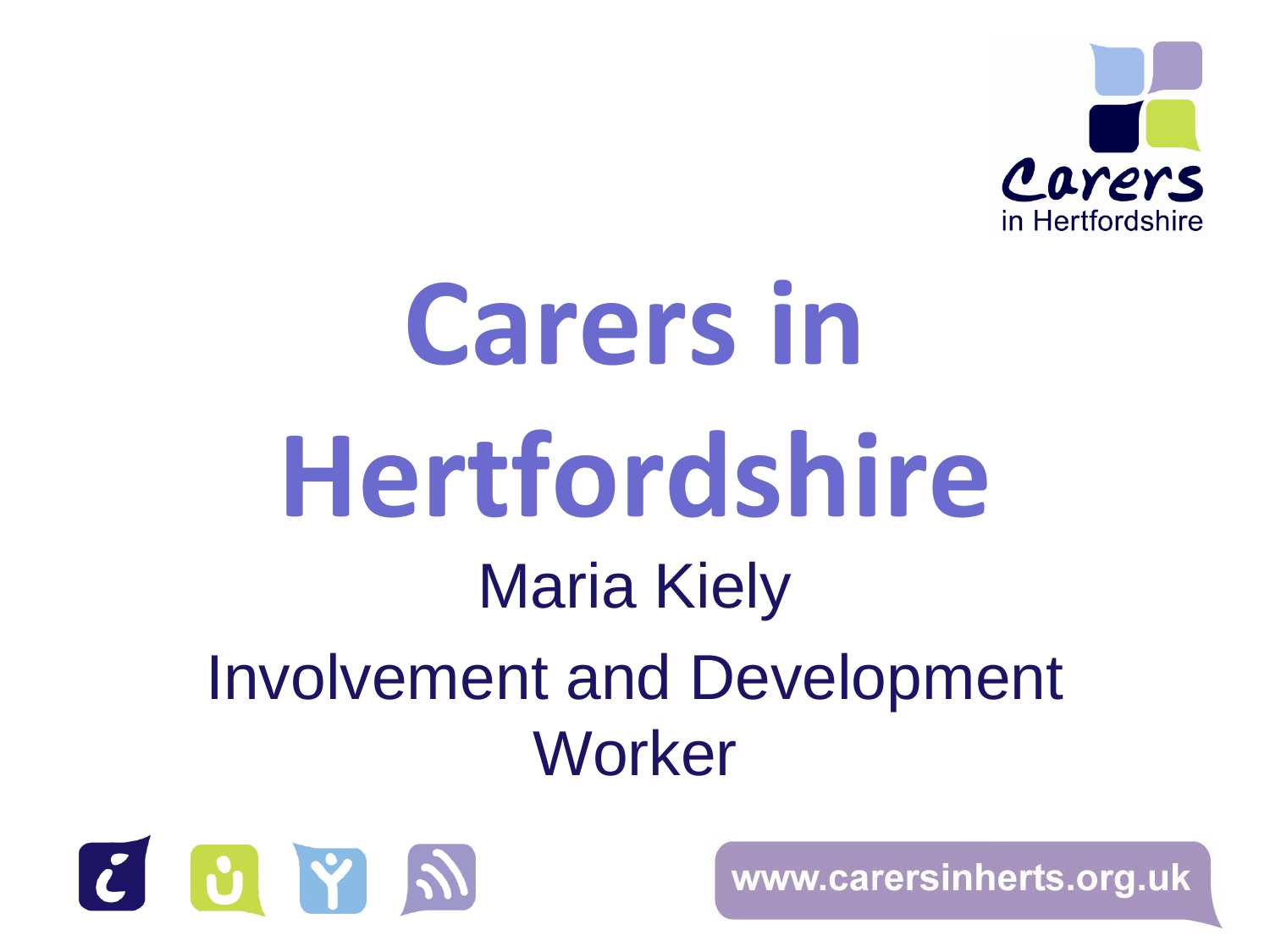# **Who is a carer?**



A carer is **anyone** who gives unpaid support to someone who couldn't manage without them. The person receiving care could be ill, disabled, frail or misuse drugs or alcohol.



 $C$   $C$   $Y$   $N$ 

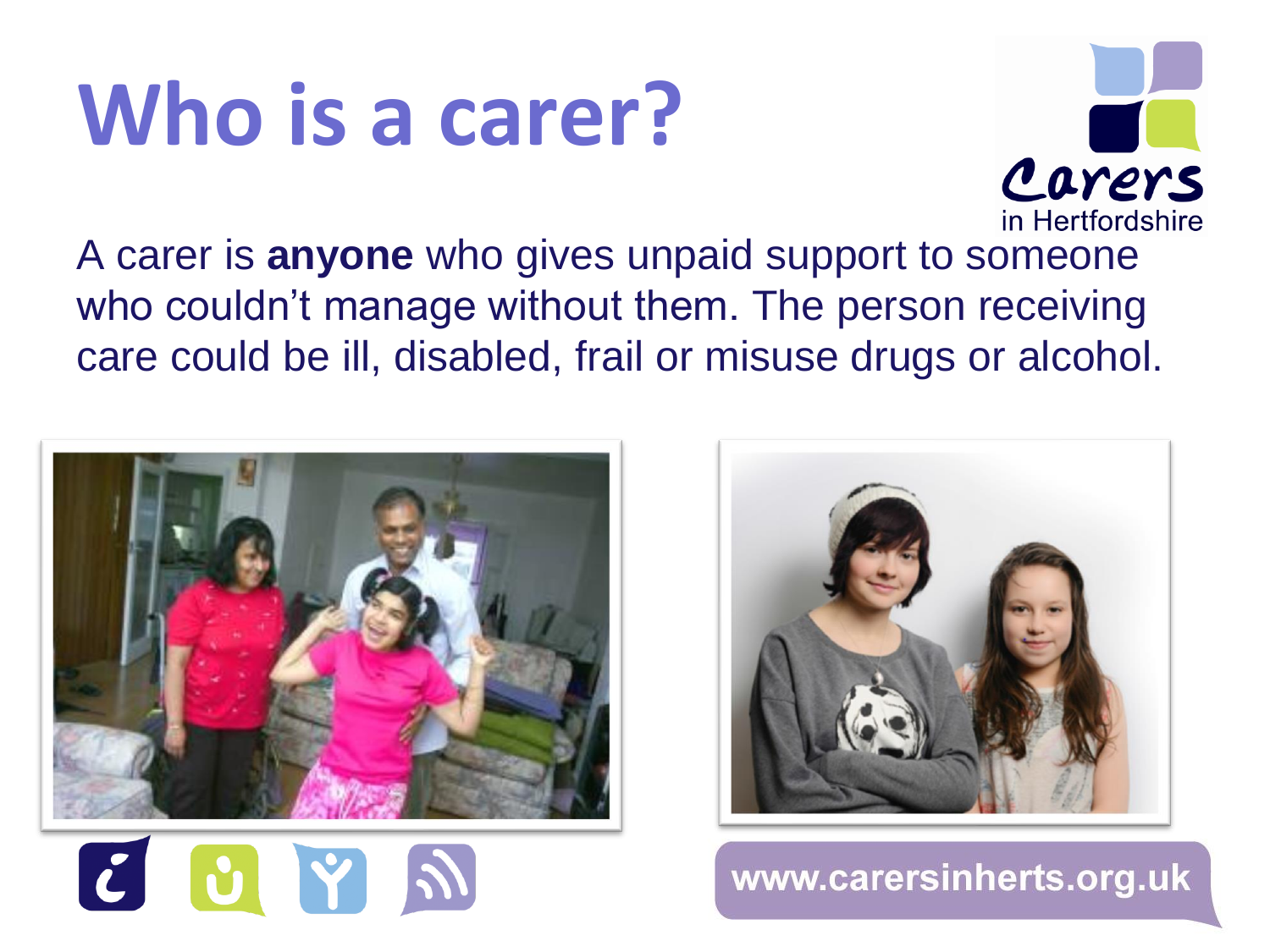## **What do we know about carers?**



- There are around 7million carers in the UK.
- And around 800,000 young carers
- Three in five people will be carers at some point in their lives in the UK.
- 40% of carers are men
- 1 in 7 carers juggle work and caring.







#### $C$   $O$   $\gamma$   $N$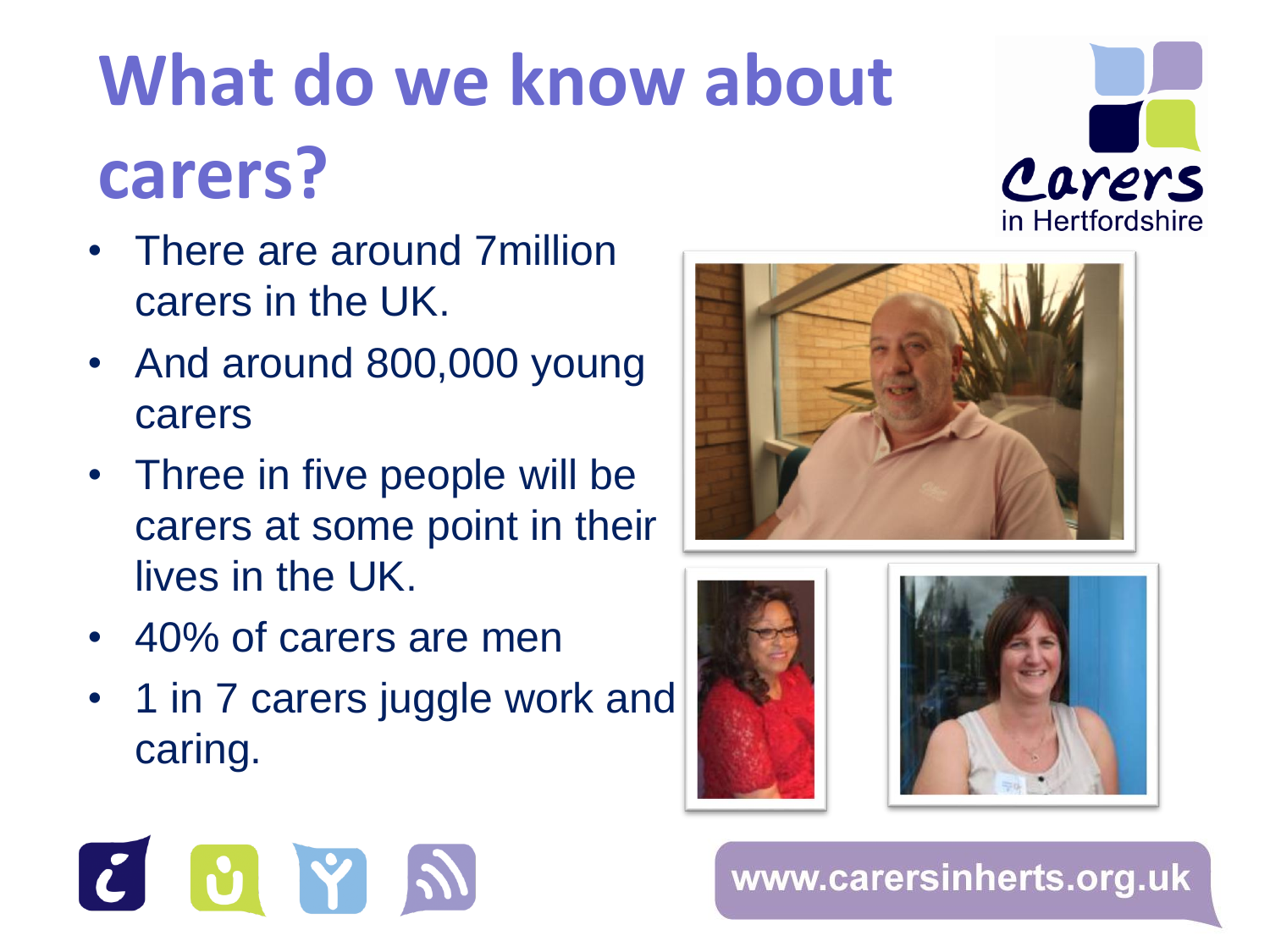#### **What's the situation in Hertfordshire?**



- There are about 114,000 carers in the county and 4,000 young carers
- Nearly  $78,000$  spend  $1 19$  hours caring
- Over 13,000 spend 20 49 hours caring
- More than 22,000 spend over 50 hours caring
- The value of unpaid care in Hertfordshire is £2 billion



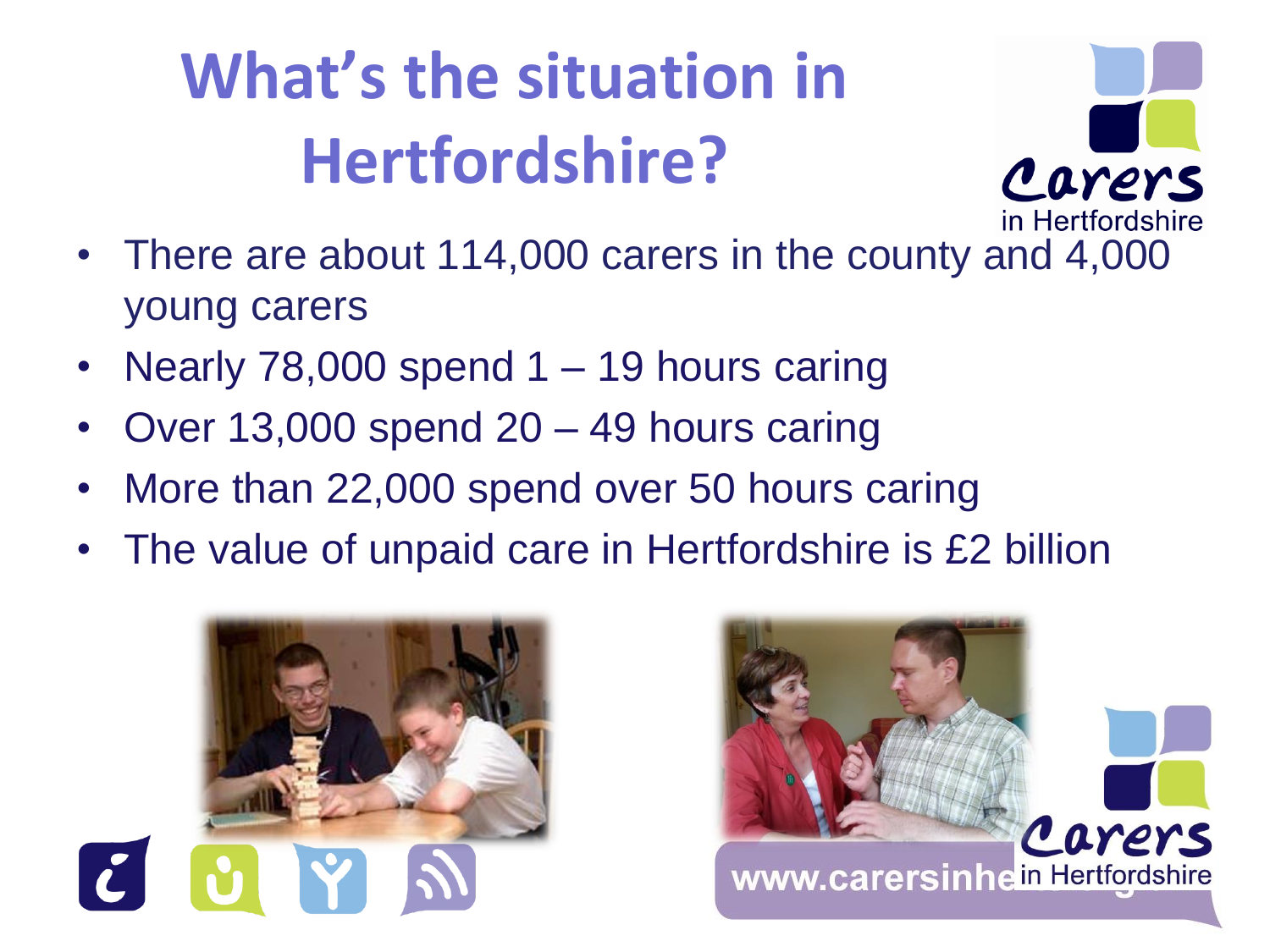#### **Some relevant facts**



- Three in five carers have given up work or reduced their hours to care
- 39% of carers are struggling financially
- 83% of carers say that caring has a negative impact on their physical health and 87% on their mental health (87%).
- 39% of carers have put off medical treatment because of caring.

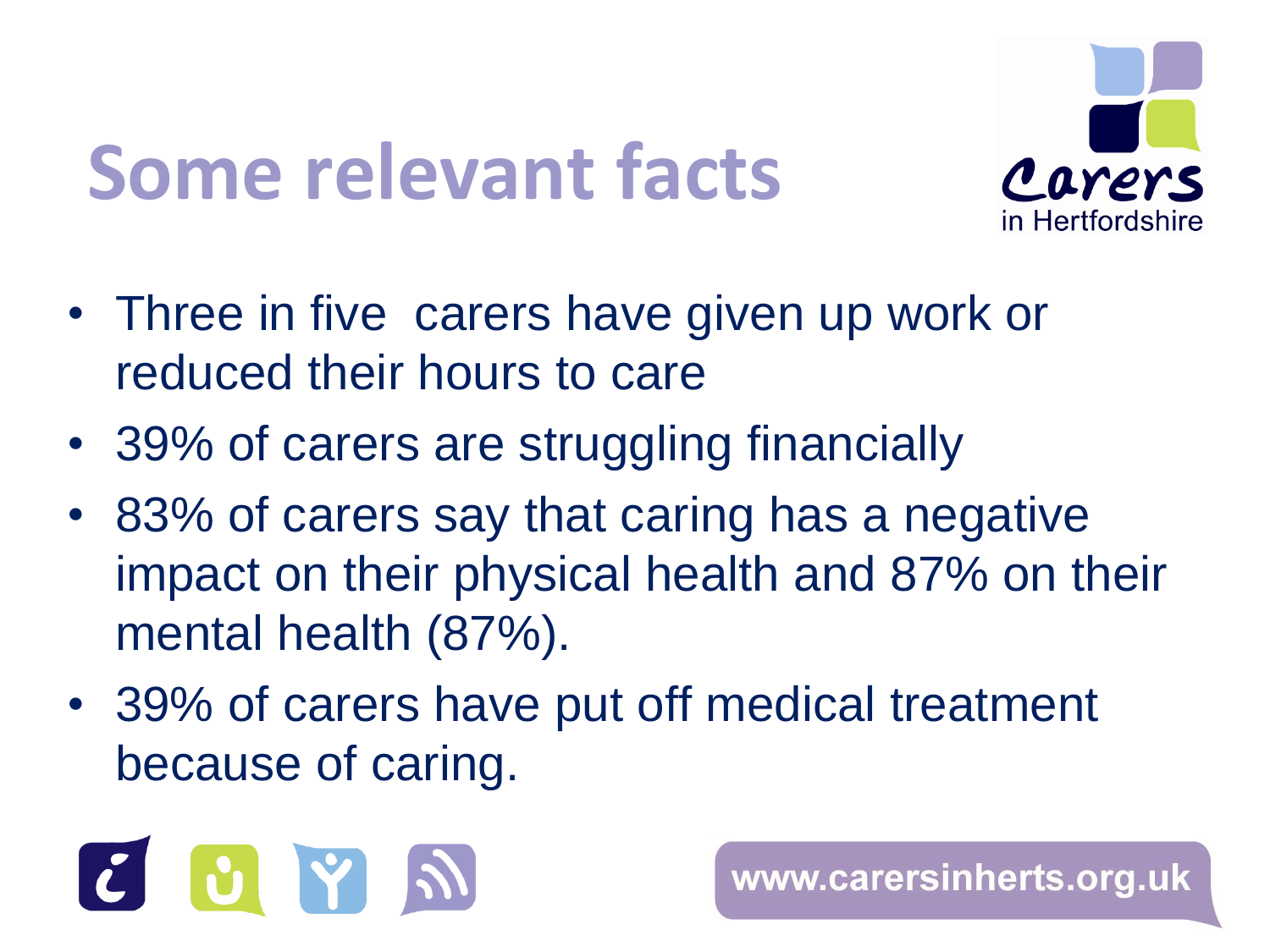# **And what about young carers?**



- Young carers have significantly lower attainment at GCSE level, they perform the equivalent to nine grades lower than their peers (The Children's Society, 2013)
- Young carers are more likely than the national average to be not in education, employment or training (NEET) between the ages of 16 and 19
- Around one in 20 misses school because of their caring responsibilities
- Young Carers are 1.5 times more likely than their peers to have special educational needs or a disability

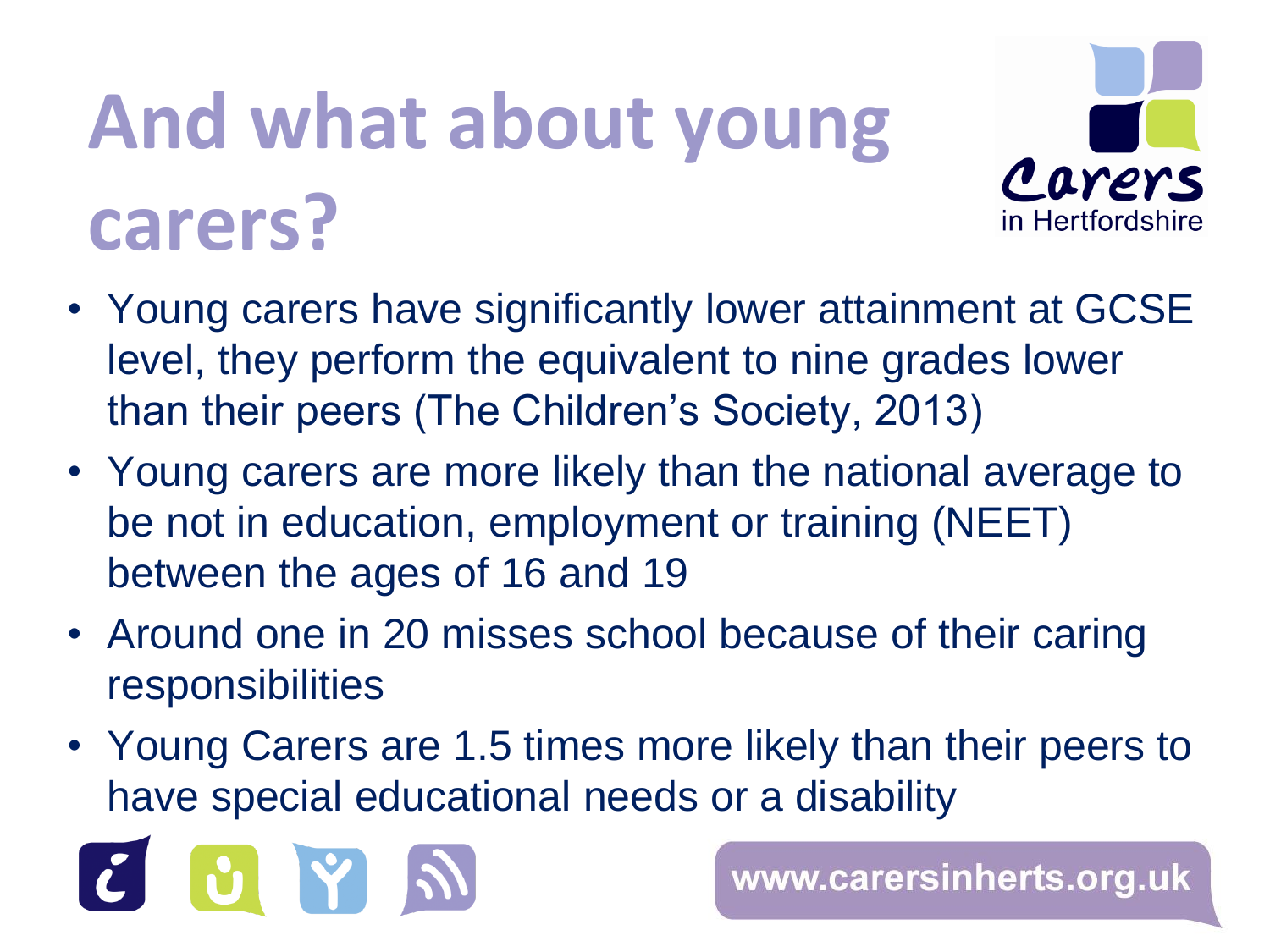# **Our work**



As a Hertfordshire charity we offer free support for carers to support them to continue caring if they want to. We want:

- To make caring visible so carers are identified and supported earlier in their caring life
- Carers to feel confident and in control
- Carers to be recognised and appreciated for the contributions they make
- Carers to have a stronger voice in the system.

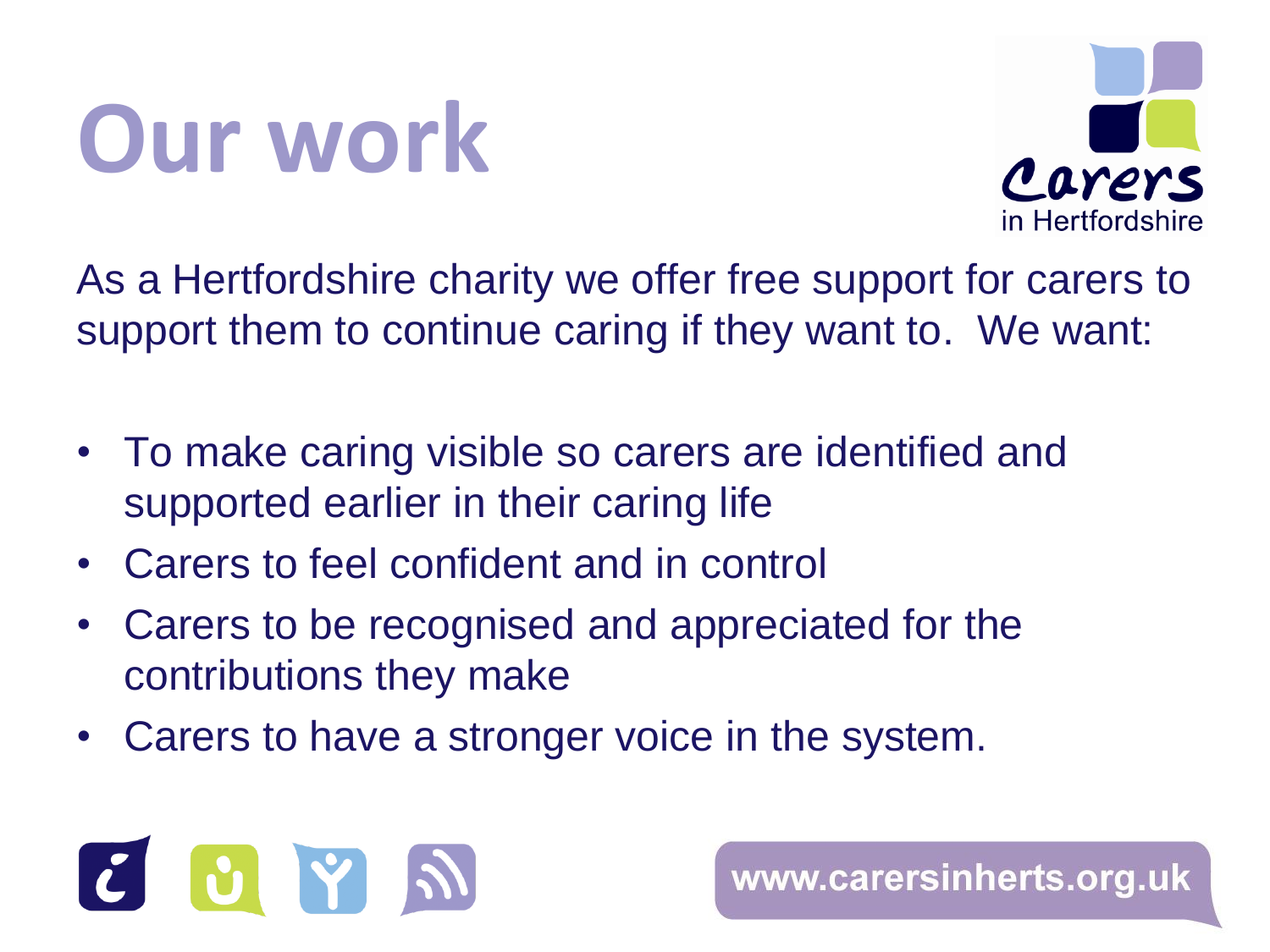## **Some of our services…..**



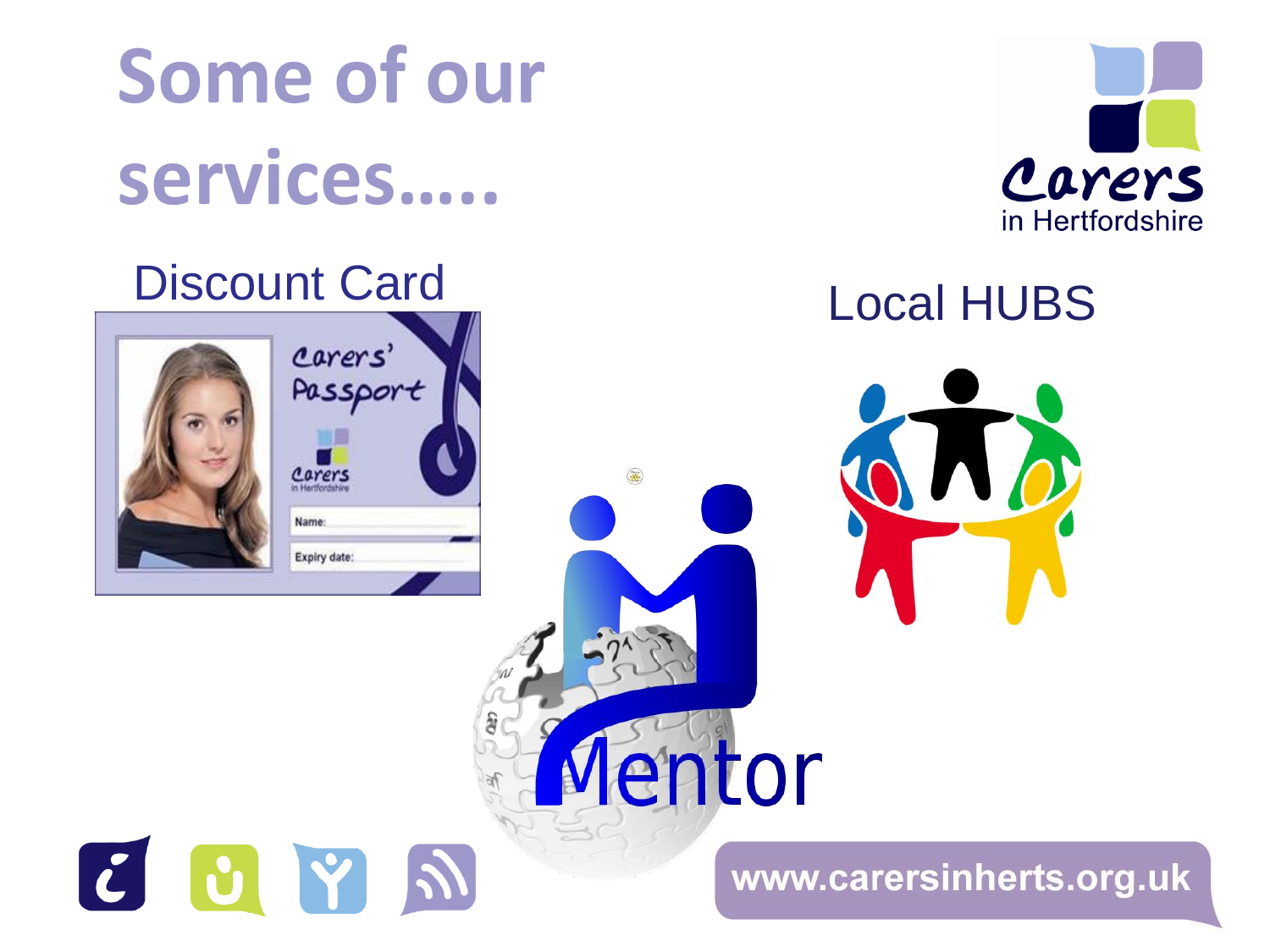#### **Planning caring**

Carers in Hertfordshire

Caring takes a lot of time and energy. It can be confusing, pressurised and hard to know where to turn.

We'll give carers the information to help to plan their caring – from advice on benefits and local services to looking after their health – so they feel confident and in control and have the right support to continue caring if they want to.



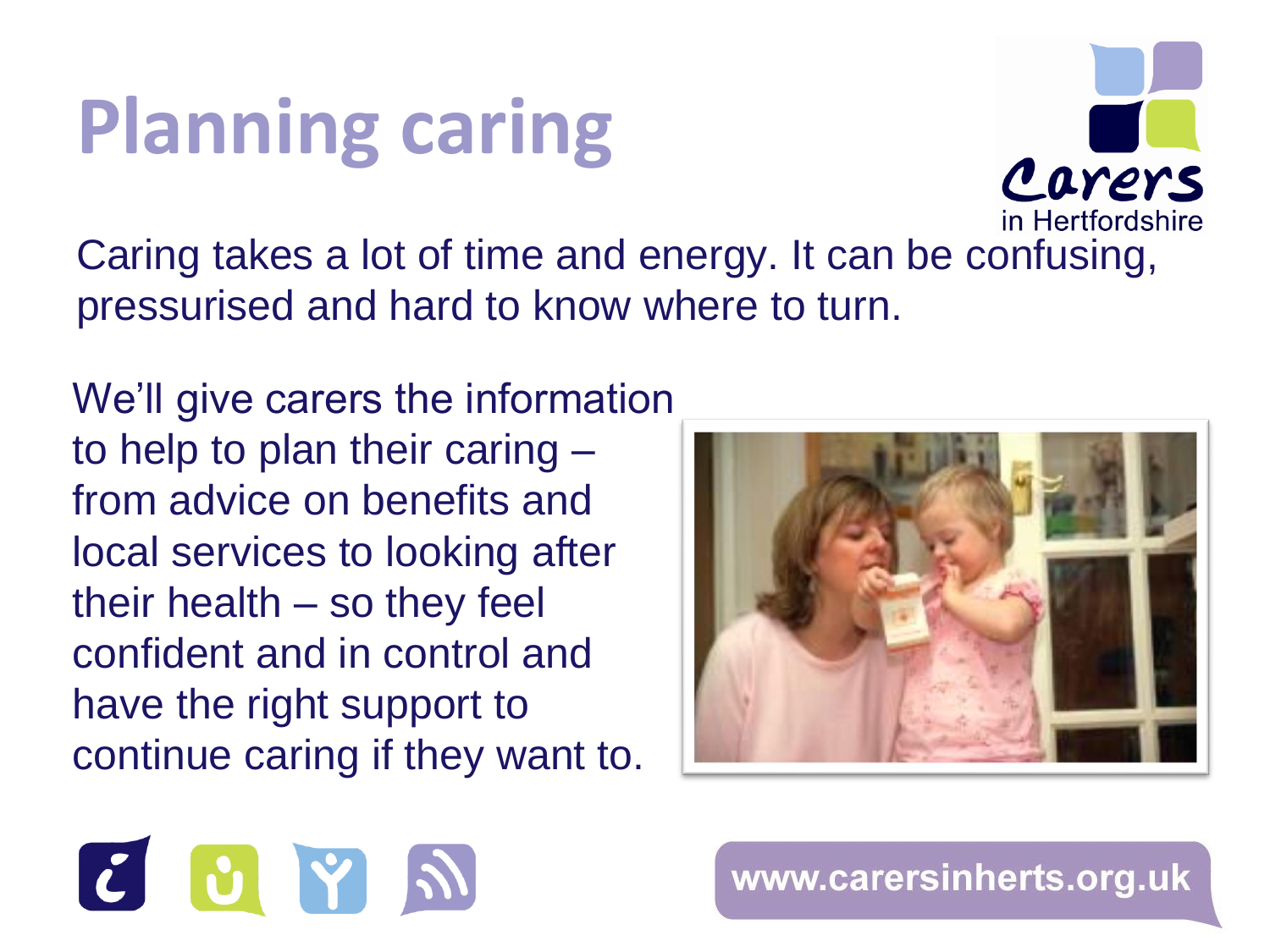# **Having a break**

Caring is often a full time role, which makes it hard to have any time to yourself, pursue a hobby or have a social life. Without these things you can feel isolated and it might be hard to cope.

A significant break means different things for different people. It could be a couple of hours a week, an evening out or a short holiday.

Whatever it is, we're here to help.







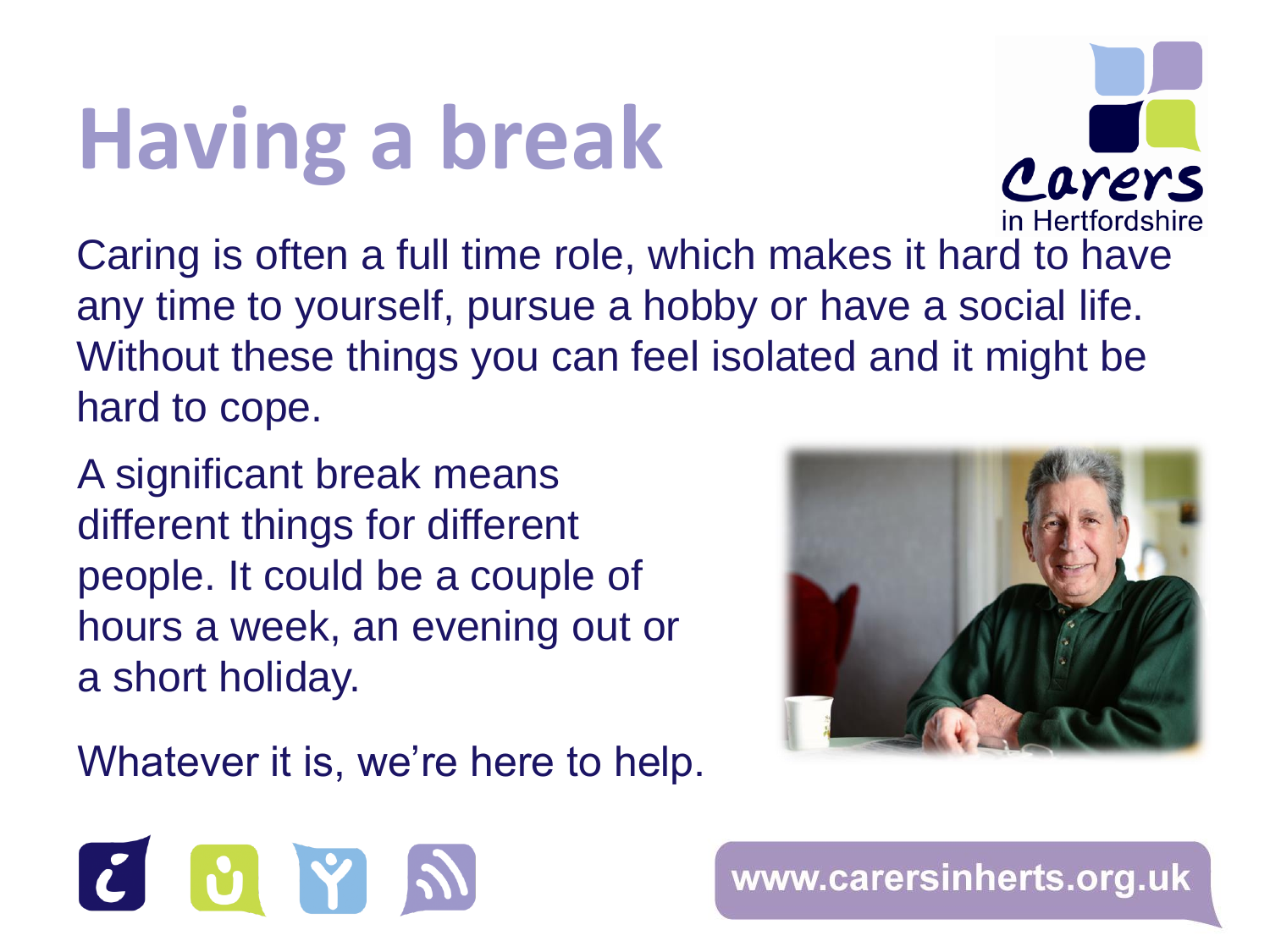#### **Time for themselves**

We also run a range of free workshops, courses and events. From information that will support you to care to opportunities to learn something different, "One of the hardest things about being a carer is the sense of isolation. The biggest benefit of the course was meeting people in similar situations. Having that circle of friends is invaluable."



a new skill or take

up a hobby, these

meet other carers

and have some

time for

themselves.

are a chance to do

www.carersinherts.org.uk

Carers

in Hertfordshire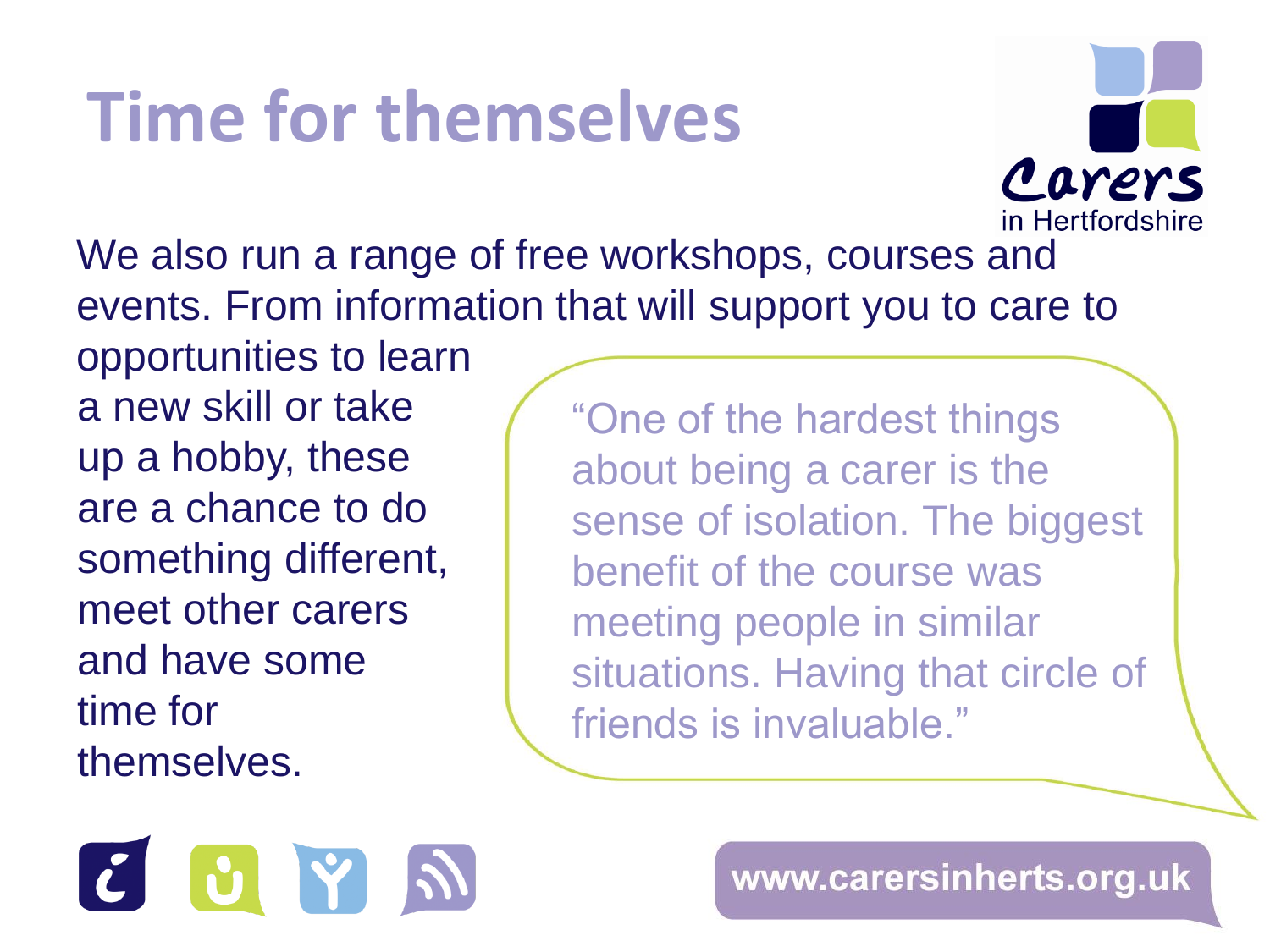# **Having a say**



It is important carers, have a say on the services that they and their loved ones use.

By joining together with other carers, we can give them a stronger voice in the system, both locally and nationally.



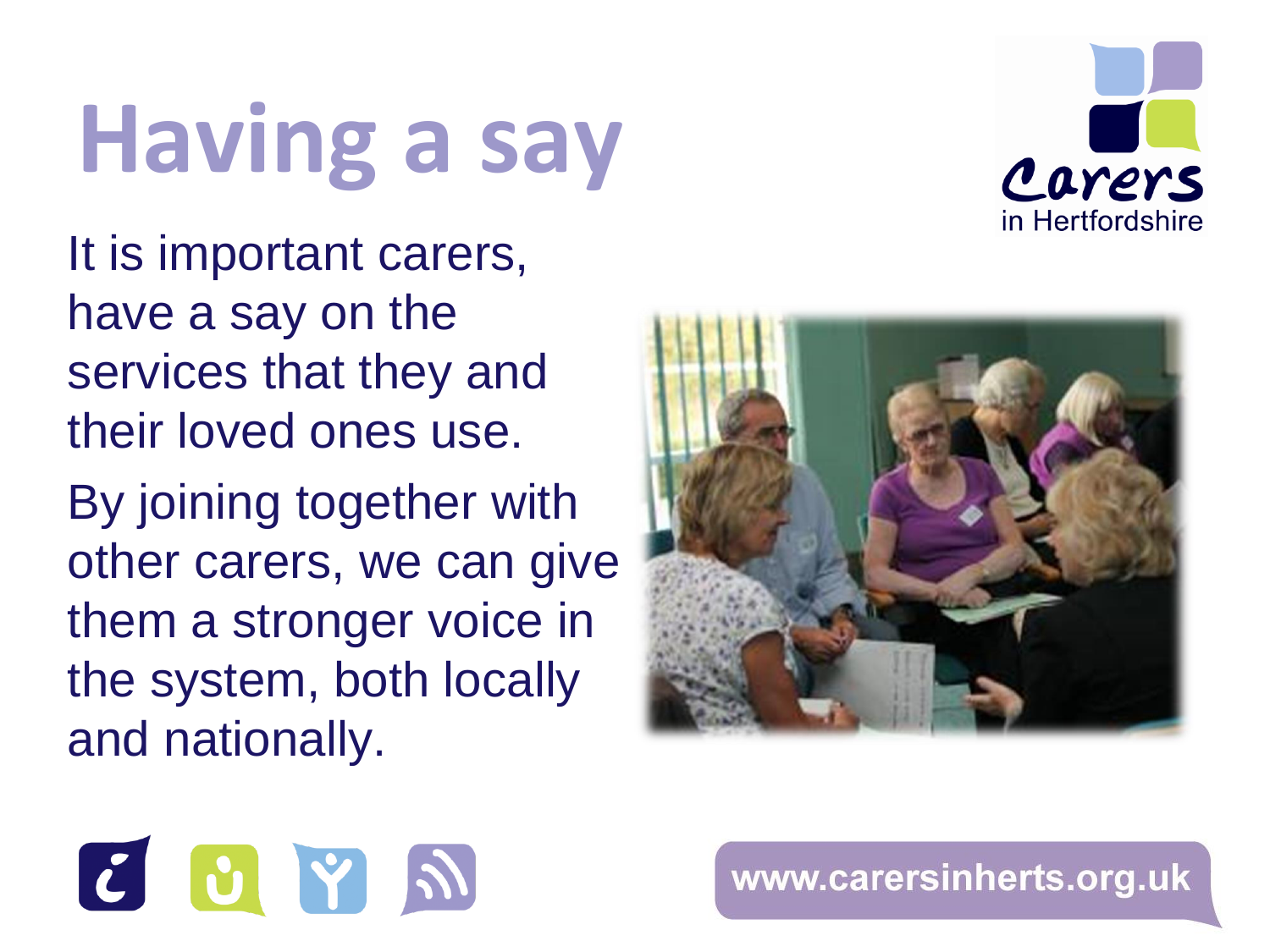### **Young Carers Service**



- Whole family support through home visits,
- Support to access other services, such as mentoring, groups, and counselling
- Support young carers age 16-18 with transitions when they will continue to care age 18+, through a transition assessment



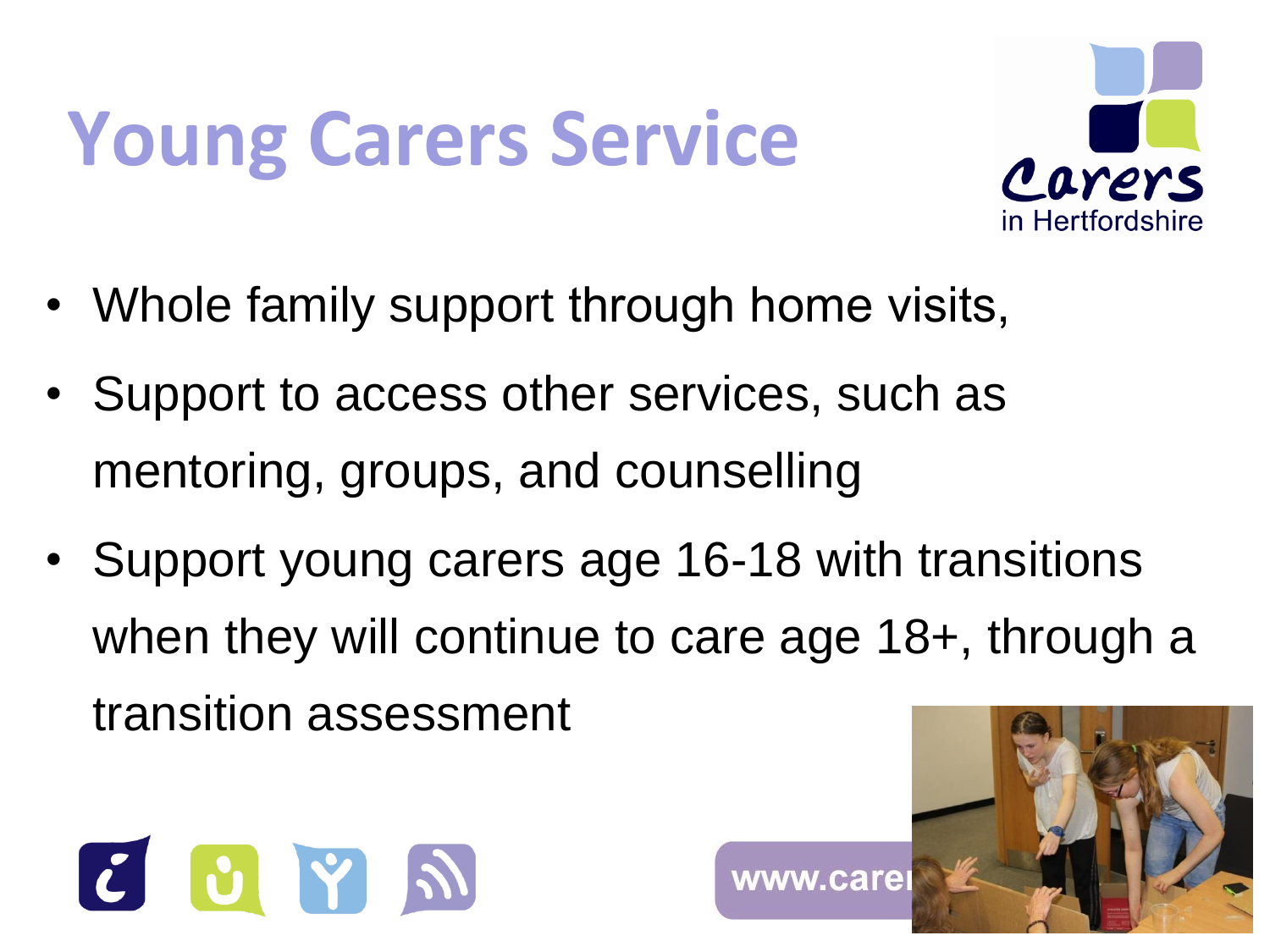#### **Young Carers Service**

- Carers
- Opportunities to meet other young carers Residential trips & other activities for example skiing
- Young Carers Conference

 $C$   $O$   $\gamma$   $N$ 

- Young Carers Council & Youth Executive Example: key messages for health professionals
- YC in Schools Ambassador programme

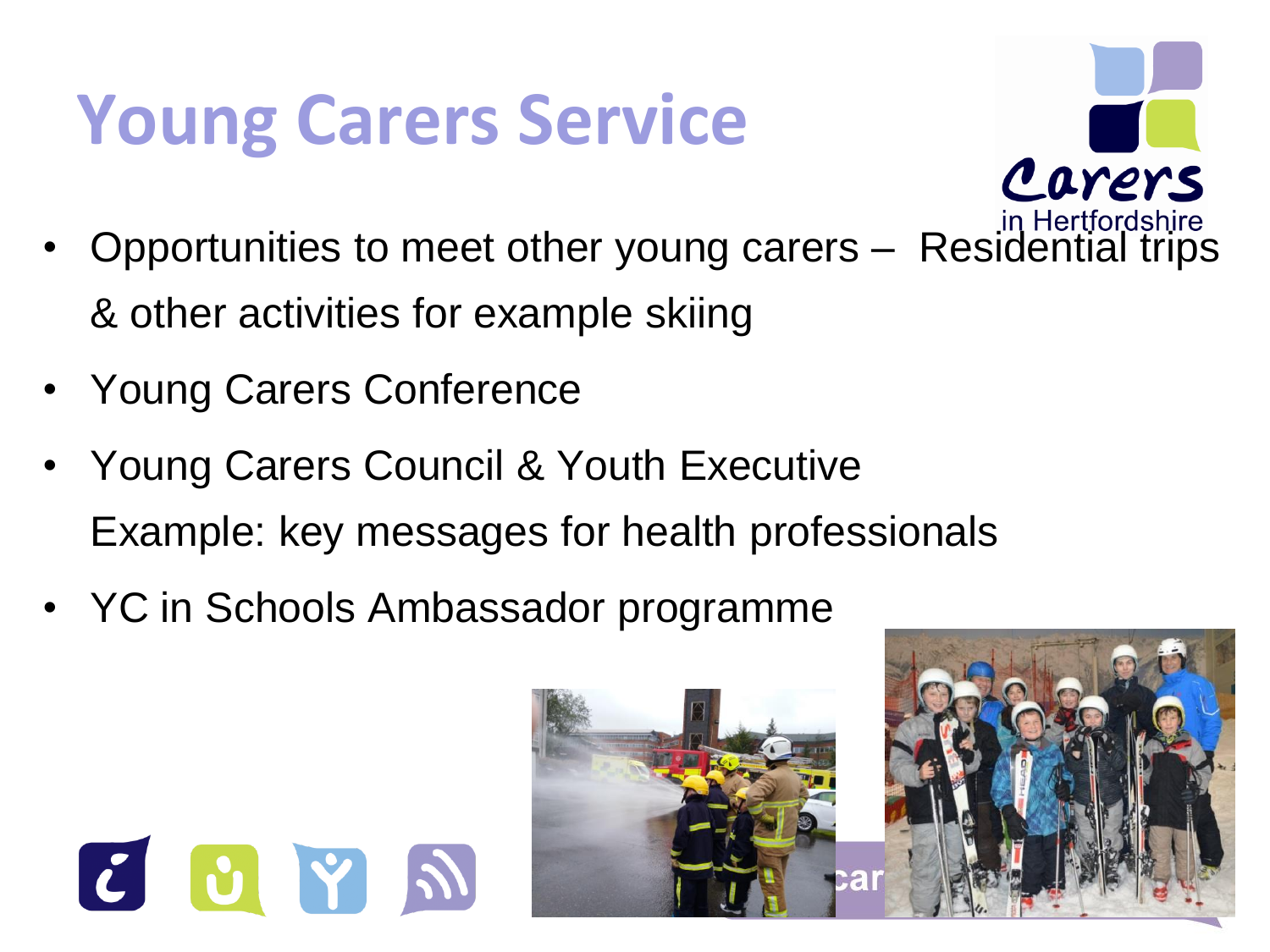# **When caring ends**



We work with a team of bereavement volunteers to provide support for carers during this difficult time.

They offer telephone support and a support group to help carers share experience with others and find their own way to cope and move forward.